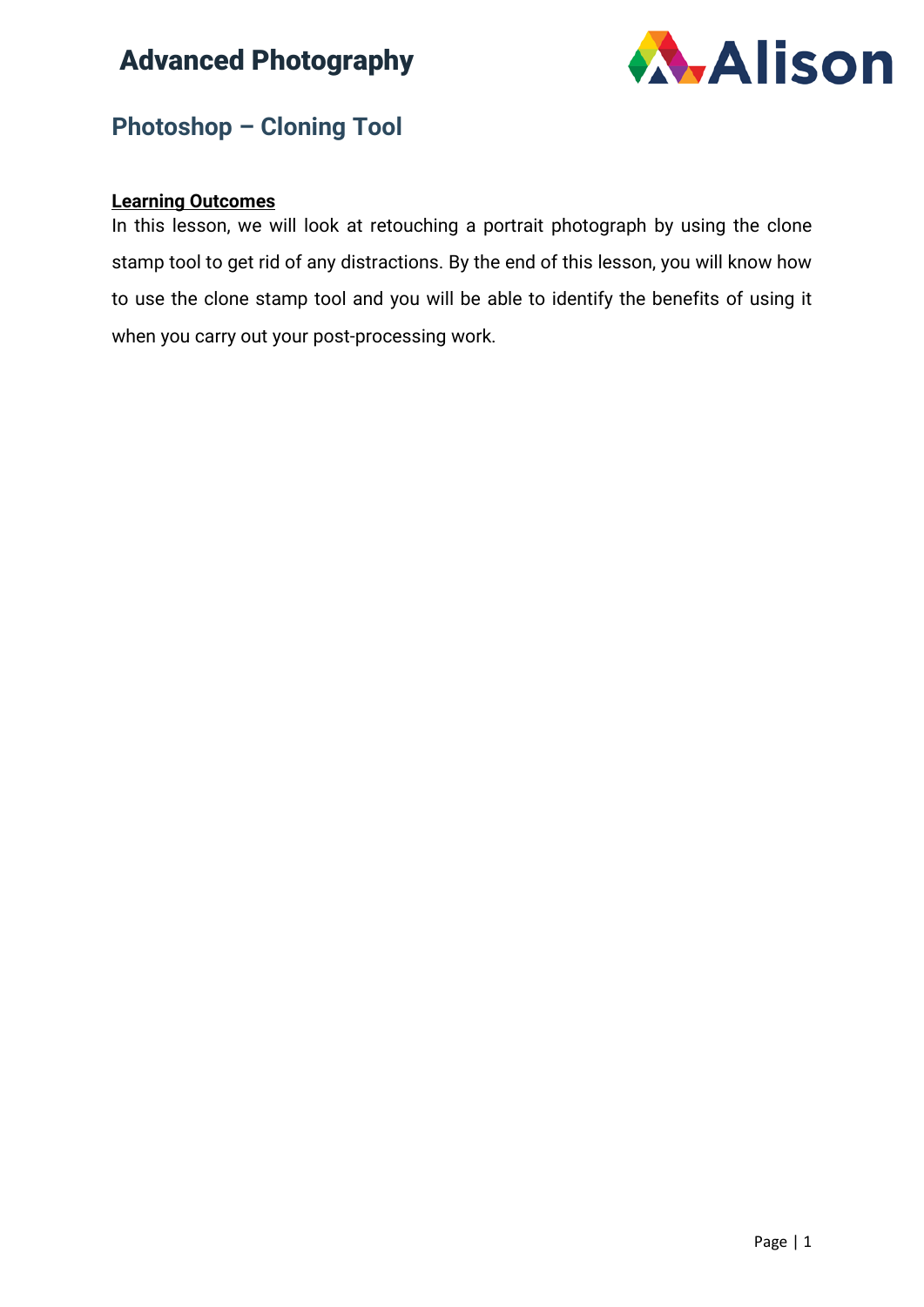#### **Photoshop – Cloning Tool**

Let's take a look at the photograph here. We have a portrait shot of a man standing inside a wooden shelter.



Portrait photographers are very fond of a particular camera technique and we mentioned it earlier in another module. This technique is when we capture an image with a shallow depth of feel. Why do we love this so much as photographers? Well, it's because it draws the viewer in to the subject. This is like what we have here; you can see his eyes are in focus, even though he is looking off to his left. Also, the background's is a blur because of that shallow depth of field. However, even when the background is a blur, you can still sometimes have distractions in your frame. When this happens, we need to minimise or reduce it.

In this photograph, we have this strange cream-colored line running parallel to this man's head, and this is very distracting. Instead of this man being our primary focus, this line is taking some of the attention away from our subject. So, let's look at two different techniques for dealing with an issue in a background, so that we can reduce or minimize that specific issue.

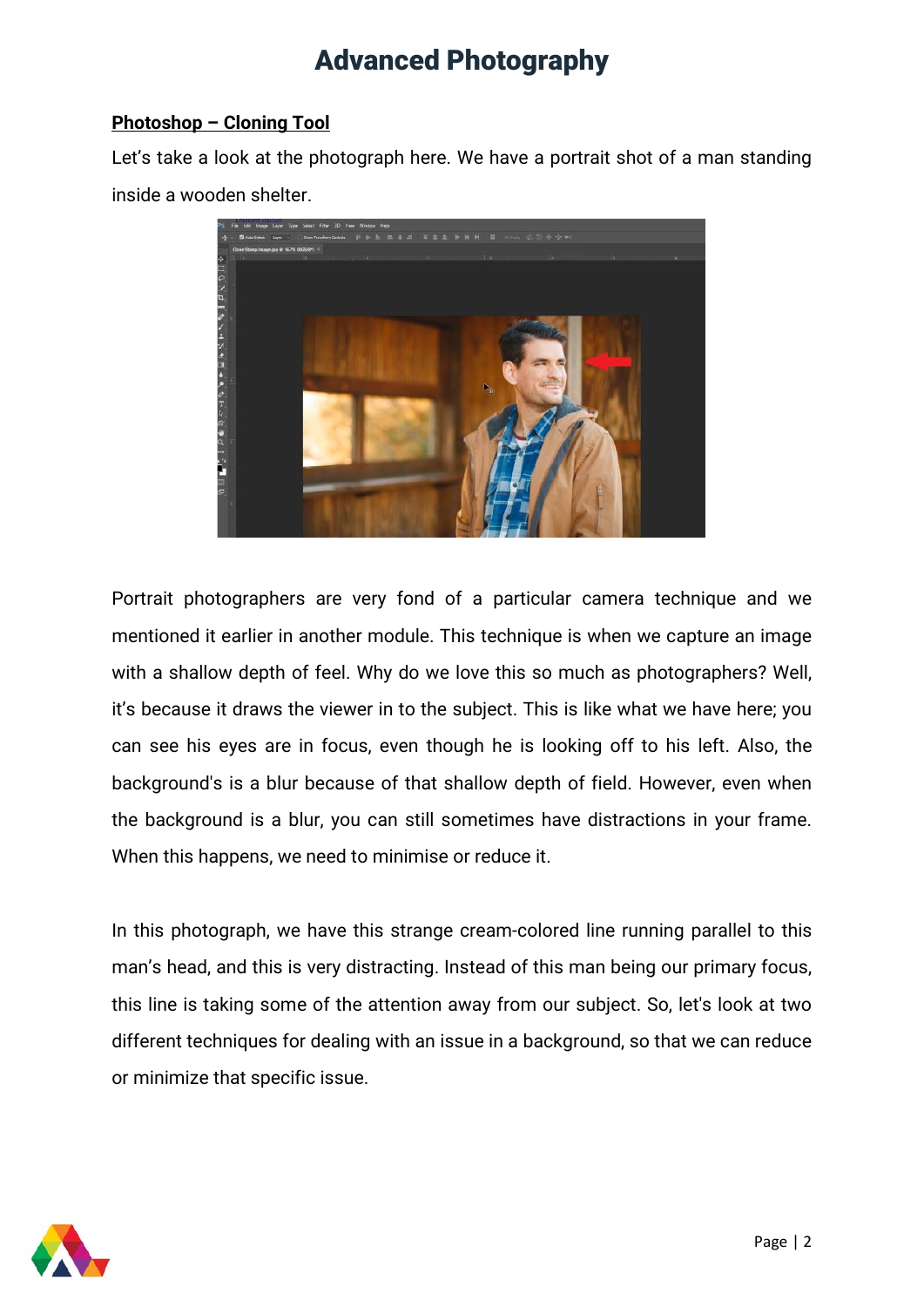So, in order to clean that area up, we're going to create a new layer. Let's click on the new layer icon. We'll call this new layer, clone 1, and then we'll select one of our retouching tools. Of course, we are going to use the clone stamp tool. We can find it right here on our toolbar. We can select it by clicking on it, or we can use our keyboard shortcut. The shortcut for this is the S key. So, tap the S key, to choose it. Now, in the options bar, we want to define our brush size, and the hardness. For the purpose of this task, we want to leave the hardness at zero. We also have an opacity setting, which we'll talk about in a few moments. We want to make sure we have Align turned on, and then sample all layers. So once more, the first step is to create a new layer. The second step involves selecting the clone stamp tool, and then we go up to the options bar to key in our options. Most importantly, we need to have aligned ticked and sample all layers turned on.

With this tool, you position your cursor over an area that you want to clone. Let's pick this area here and we want to replicate it. Hold down the option key on a mac, or alt on windows, and click on the selected area. Then, reposition your cursor to another area, and paint or stroke your brush. You can see how we are bringing or cloning that content over. Now, with the align option ticked, regardless of where you click, you're only going to have one section sampled. If you turn aligned off, you can then go ahead and paint and move around, like so. You can notice how it's always going back to that original source. So, in our case, rather than doing that, what we want to do, is to make sure aligned is turned on, so then it's always going to be consistent with the original source area.

The next thing that we want to look at is opacity. Naturally, with 100 percent opacity, 100 percent of the image will be cloned. You could take this down to, let's say 45 percent opacity, and do the same steps as before, option or alt, click on the area, and then bring it over, and you can see how it's a very faded version of that area. If we keep clicking, it will eventually build it, all the way up to 100 percent.

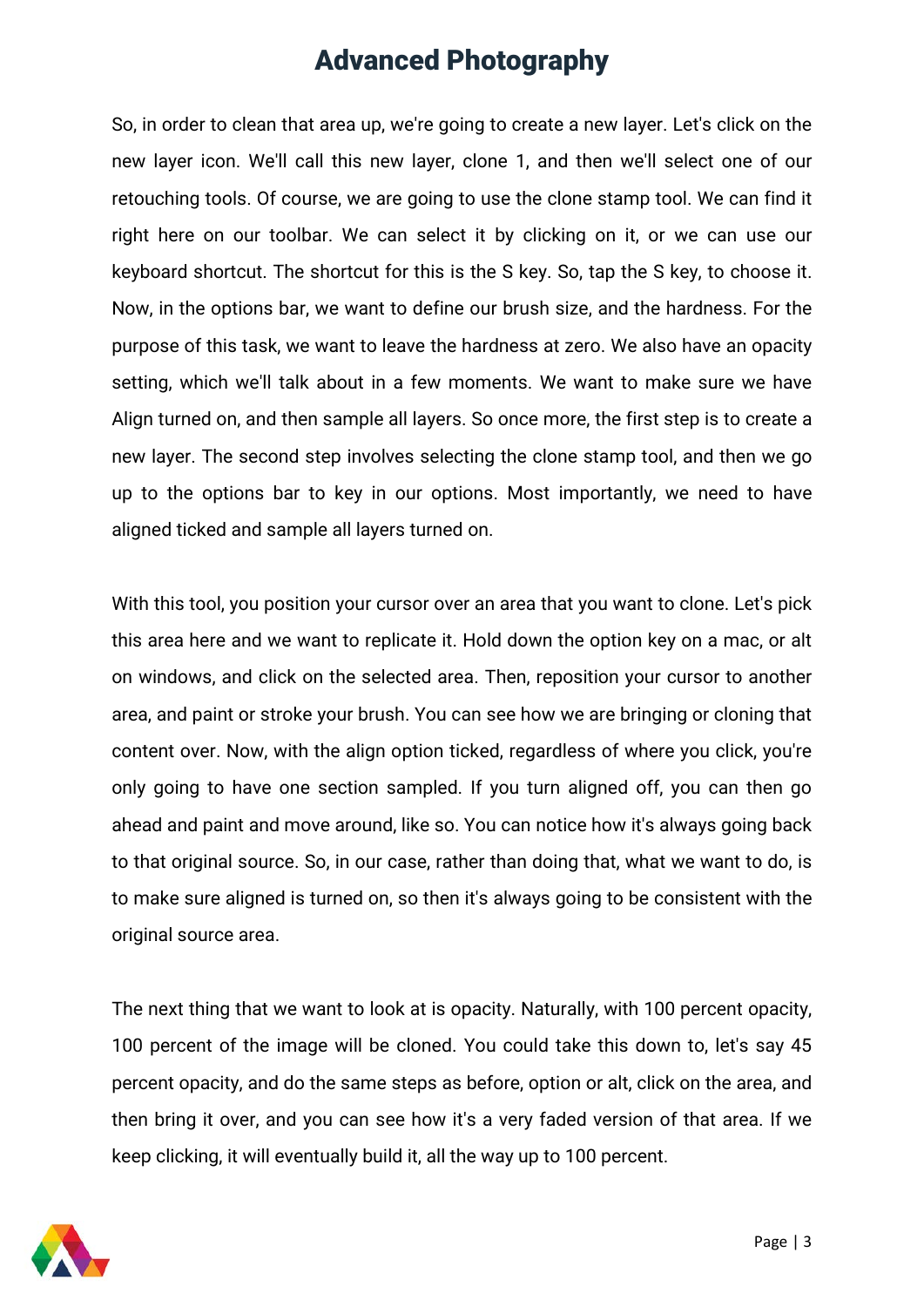Let's bring the opacity above 50 percent. Make sure that Align is turned on and sample all layers. Then we will option or alt click to set our source area, and we begin to paint or brush this over and over. It's better to option or alt click from another area, to ensure that we hide, or disguises exactly what we're doing. Remember that subtlety is the most important thing in Photoshop. You want to ensure that you're creating what's called a repeating pattern. This will be very obvious to the viewer and it will reflect badly on your work. By option or alt clicking from different areas, you are creating a new pattern each time. This is what we are doing here, as we go through the image. Again, option or alt click, and then sample a new area, and you can see how we've pretty easily removed that distracting problem that we had in our background.



Now, what happens if we're working on an area of the photograph, for example, if are working here, beside the man's face, and as we paint in the background, but as we realise that we have made a mistake. What can we do? Well, don't panic, this can be easily solved. Due to the fact that all of this retouching is on a separate layer, what we can do, is simply, choose the erase tool. To do this, tap the e key, or just click on that tool, which you see here located on our toolbar.

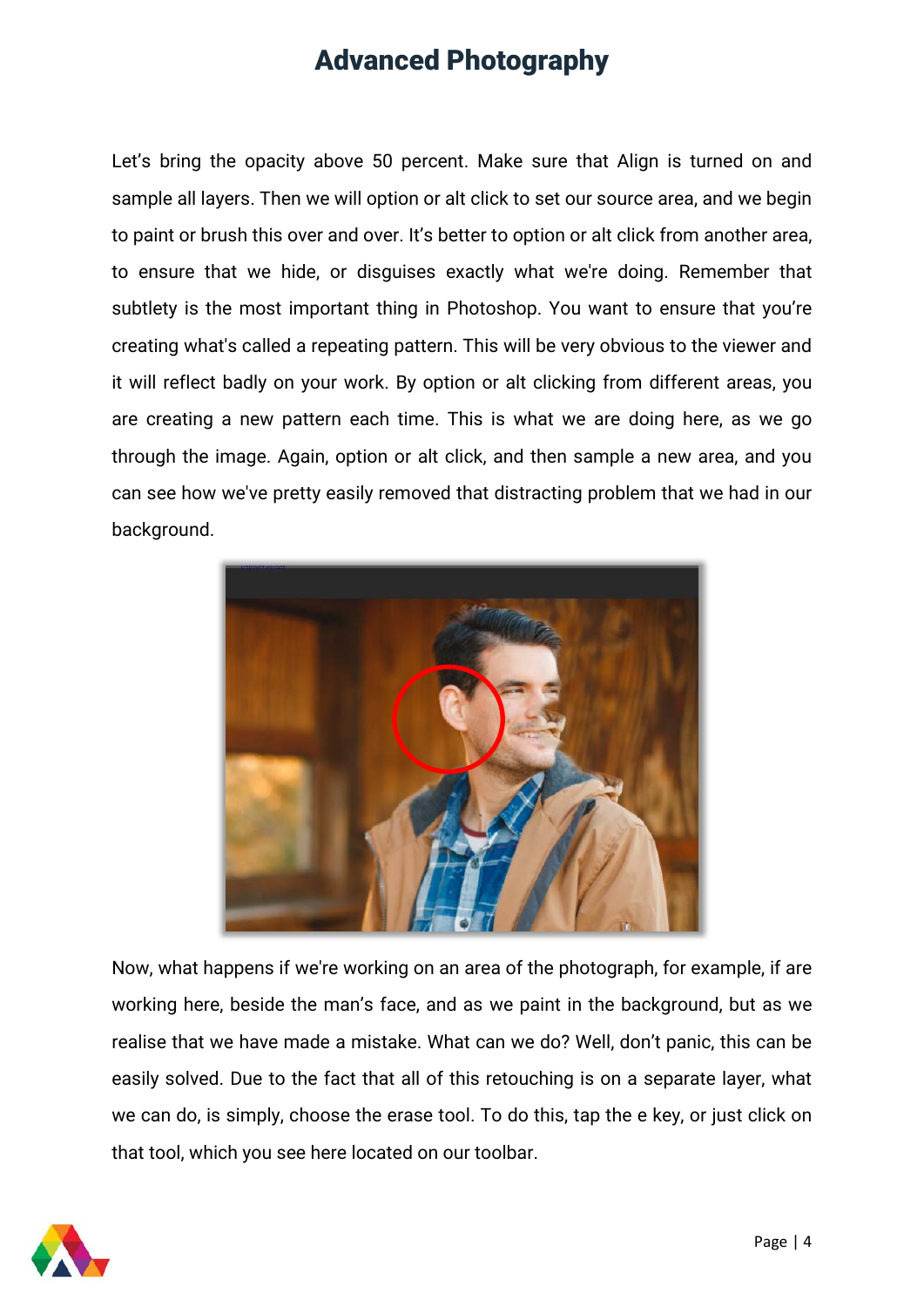Again, we have options for our brush size, hardness, and opacity. We want 100 percent opacity, and we simply just erase what's on this layer. This is one of the reasons why it's really nice to do all of this work on a separate layer.